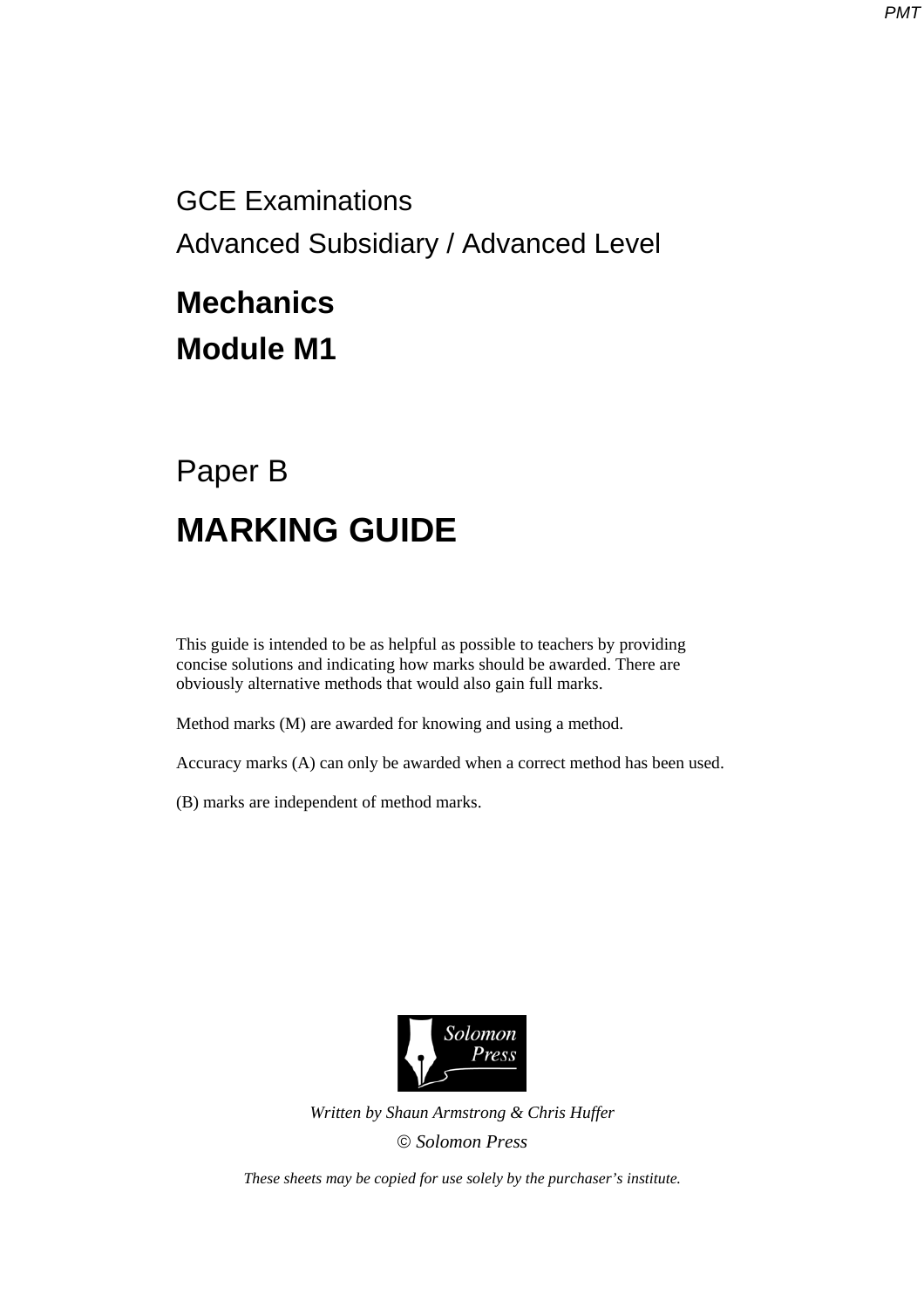## *PMT*

## **M1 Paper B – Marking Guide**

| 1. |                   | (a) $\mathbf{a} = \frac{\Delta \mathbf{v}}{t} = \frac{1}{2} [ (4\mathbf{i} - 7\mathbf{j}) - (-2\mathbf{i} + \mathbf{j}) ] = 3\mathbf{i} - 4\mathbf{j}$ | M1 A1                                  |      |
|----|-------------------|--------------------------------------------------------------------------------------------------------------------------------------------------------|----------------------------------------|------|
|    | (b)               | $F = ma = 5(3i - 4j)$<br>mag. of $\mathbf{F} = 5\sqrt{(3^2 + 4^2)} = 25$ N<br>req'd angle = $\tan^{-1} \frac{3}{4} = 37^{\circ}$ to nearest degree     | M1<br>M1 A1<br>M1 A1                   | (7)  |
|    |                   |                                                                                                                                                        |                                        |      |
| 2. | $\left(a\right)$  | cons. of mom: $3mu - 2mu = 2mv$ (dir <sup>n</sup> of <i>B</i> after coll. taken as +ve)                                                                | M <sub>2</sub>                         |      |
|    |                   | $mu = 2mv$ : $v = \frac{1}{2}u$                                                                                                                        | A1                                     |      |
|    |                   | hence, speed of $B$ halved and change of sign means dir <sup>n</sup> has reversed                                                                      | B <sub>1</sub>                         |      |
|    | (b)               | impulse = $\Delta$ mom: i.e. for A, $9m = 0 - (3mu)$<br>$9m = 3mu$ : $u = 3$                                                                           | M <sub>2</sub><br>A1                   | (7)  |
| 3. |                   | $100\bar{g}$<br>$60g\ 20g$                                                                                                                             |                                        |      |
|    | $\left( a\right)$ | resolve $\uparrow$ : 3T = 180g<br>$T = 60g$ , so tension in cable at $P = 120g$ .                                                                      | M1<br>A1                               |      |
|    | (b)               | moments about P: $100gx + 60g(1.25) + 20g(1.5) = 3T$<br>$100gx = 75g$ , so $x = 0.75$ and hence $BP = 0.75m$                                           | M <sub>2</sub> A <sub>1</sub><br>M1 A1 |      |
|    | (c)               | weight acts at middle of platform<br>(i)<br>platform doesn't bend<br>(ii)                                                                              | B <sub>1</sub><br>B1                   | (9)  |
| 4. | $\left(a\right)$  | use of $s = ut + \frac{1}{2}at^2$ for <i>OL</i> (54m, $t = 1$ ) and <i>OM</i> (144m, $t = 4$ )                                                         | M <sub>2</sub>                         |      |
|    |                   | to give $54 = u + \frac{1}{2} a$<br>and $144 = 4u + 8a$                                                                                                | A1                                     |      |
|    |                   | solve simult. to give $a = -12$ ms <sup>-2</sup>                                                                                                       | <b>M1 A1</b>                           |      |
|    | (b)               | for <i>ON</i> , $u = 60$ , $a = -12$ , $v = 0$<br>$v^2 = u^2 + 2as$ , so $0 = 3600 - 24s$<br>$s = 150$ m, so $MN = 150 - 144 = 6$ m.                   | M <sub>1</sub><br>M1<br>M1 A1          | (9)  |
| 5. | (a)               |                                                                                                                                                        |                                        |      |
|    |                   |                                                                                                                                                        | B <sub>2</sub>                         |      |
|    | (b)               | resolve perp. to plane: $R - 2g\cos 30^\circ = 0$ : $R = g\sqrt{3}$                                                                                    | M1 A1                                  |      |
|    |                   | $F = \mu R = \frac{1}{\sqrt{3}} g \sqrt{3} = g$                                                                                                        | <b>M1 A1</b>                           |      |
|    |                   | resolve // to plane: $H - F - 2gsin30^\circ = 0$                                                                                                       | M <sub>1</sub>                         |      |
|    |                   | $H - g - g = 0$ : $H = 2g$<br>$F: H = g: 2g = 1:2$                                                                                                     | A <sub>1</sub><br>A <sub>1</sub>       |      |
|    | (c)               | friction varies between $\mu$ R up plane (to prevent movement down plane)<br>and $\mu$ R down plane (to prevent movement up plane)                     | B <sub>2</sub>                         | (11) |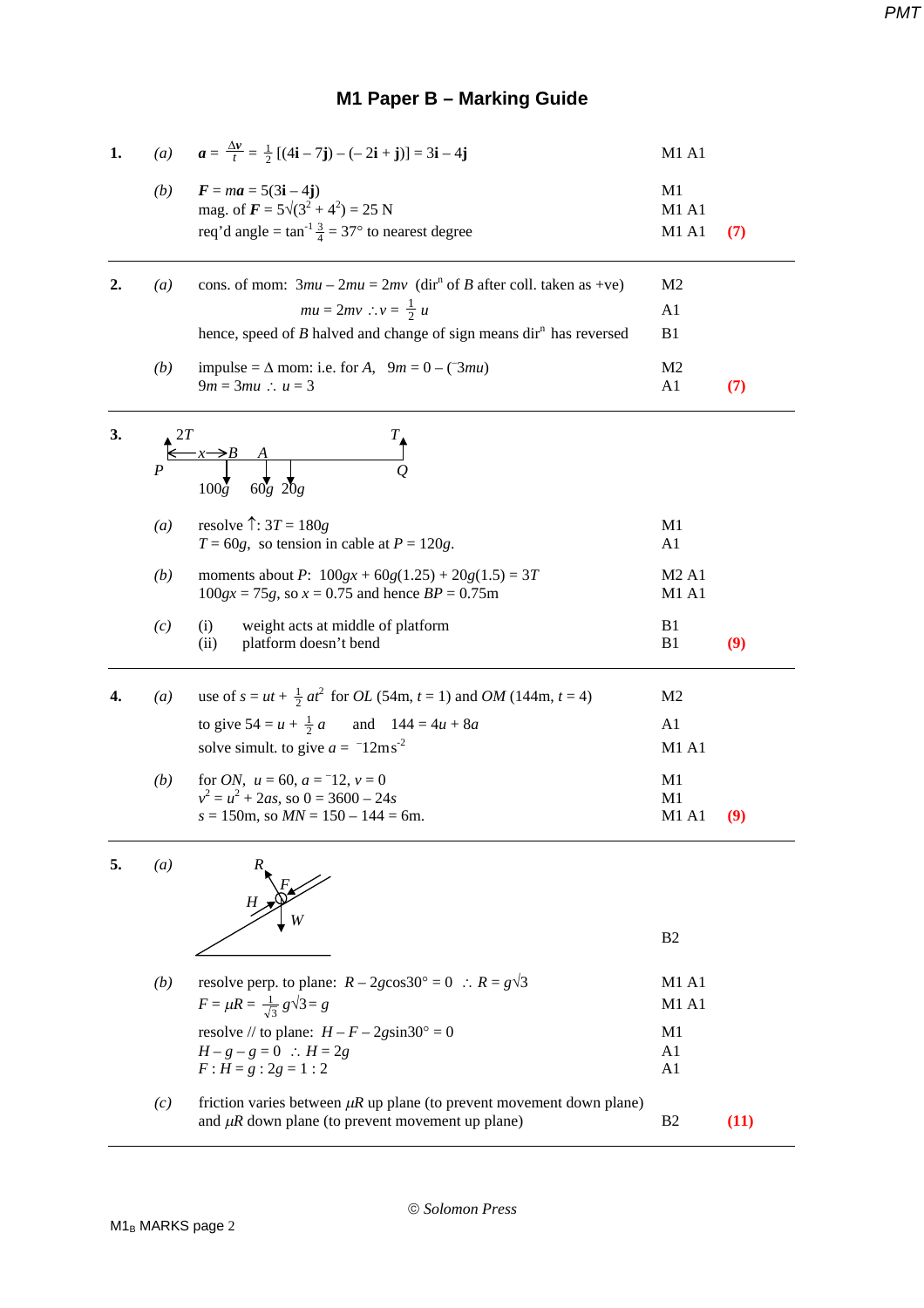*PMT*

|    | (a)              | $\mathrm{acc}^n = \frac{25-0}{20} = \frac{5}{4} \text{ ms}^{-2}$                                                                                                                                                                                            | M1 A1                   |      |
|----|------------------|-------------------------------------------------------------------------------------------------------------------------------------------------------------------------------------------------------------------------------------------------------------|-------------------------|------|
|    |                  | for car and van, eqn. of motion is $D - 1200 = 2000 \times \frac{5}{4}$                                                                                                                                                                                     | M1                      |      |
|    |                  | $D = 3700$ N                                                                                                                                                                                                                                                | A <sub>1</sub>          |      |
|    | (b)              | 1200 divided in ratio 1.25 : 0.75 i.e. 5 : 3                                                                                                                                                                                                                | M1                      |      |
|    |                  | car resistance = $\frac{5}{8}$ × 1200 = 750 N, so caravan resistance is 450 N                                                                                                                                                                               | A <sub>1</sub>          |      |
|    |                  | for car, eqn. of motion is $3700 - 750 - T = 1250 \times \frac{5}{4}$                                                                                                                                                                                       | M1                      |      |
|    |                  | $T = 1387.5$ N                                                                                                                                                                                                                                              | A1                      |      |
|    | (c)              | for van, $-450 = 750a$ : $a = -\frac{3}{5}$ ms <sup>-2</sup>                                                                                                                                                                                                | M1A1                    |      |
|    |                  | $u = 25$ , $v = 0$ , $a = -\frac{3}{5}$ use $v^2 = u^2 + 2as$                                                                                                                                                                                               | M1                      |      |
|    |                  | $0 = 625 - \frac{6}{5}s$ : $s = 520.8$ m                                                                                                                                                                                                                    | M1 A1                   |      |
|    | (d)              | e.g. caravan may nose down at front, may not stay in a straight line<br>so dist. likely to be less than that calculated in $(c)$                                                                                                                            | B1<br>B1                | (15) |
|    |                  |                                                                                                                                                                                                                                                             |                         |      |
| 7. | $\left(a\right)$ | dist. between Alison and Bill = $\sqrt{(5)^2 + 12^2}$ ] = 13 km                                                                                                                                                                                             | M1 A1                   |      |
|    | (b)              | $ 3\mathbf{i} + \mathbf{j}  = \sqrt{10}$ ; speed = $2\sqrt{10}$<br>$\therefore$ <b>v</b> = 2(3 <b>i</b> + <b>j</b> ) = 6 <b>i</b> + 2 <b>j</b>                                                                                                              | M1<br>M1 A1             |      |
|    | (c)              | after <i>t</i> hours, Alison is at $(2t)\mathbf{i} + (5t)\mathbf{j}$<br>Bill is at $(6t – 5)\mathbf{i} + (2t + 12)\mathbf{j}$<br>rel to A, pos <sup>n</sup> vector of B is $(6t – 5 – 2t)i + (2t + 12 – 5t)j$<br>$=(4t-5)\mathbf{i} + (12-3t)\mathbf{j}$ km | M1 A1<br>A1<br>M1<br>A1 |      |
|    | (d)              | $d^{2} = (4t - 5)^{2} + (12 - 3t)^{2}$<br>$= 16t^2 - 40t + 25 + 144 - 72t + 9t^2 = 25t^2 - 112t + 169$                                                                                                                                                      | M <sub>1</sub><br>A1    |      |
|    | (e)              | $d^2 < 121$ : $25t^2 - 112t + 169 < 121$<br>$25t^2 - 112t + 48 < 0$ , so $(25t - 12)(t - 4) < 0$<br>suitable method to get $\frac{12}{25} < t < 4$                                                                                                          | M1<br>A1 M1<br>A1       |      |
|    |                  | length of time = $3\frac{13}{25}$ hours = 3 hours 31 minutes (to nearest minute)                                                                                                                                                                            | A1                      | (17) |

Total **(75)**